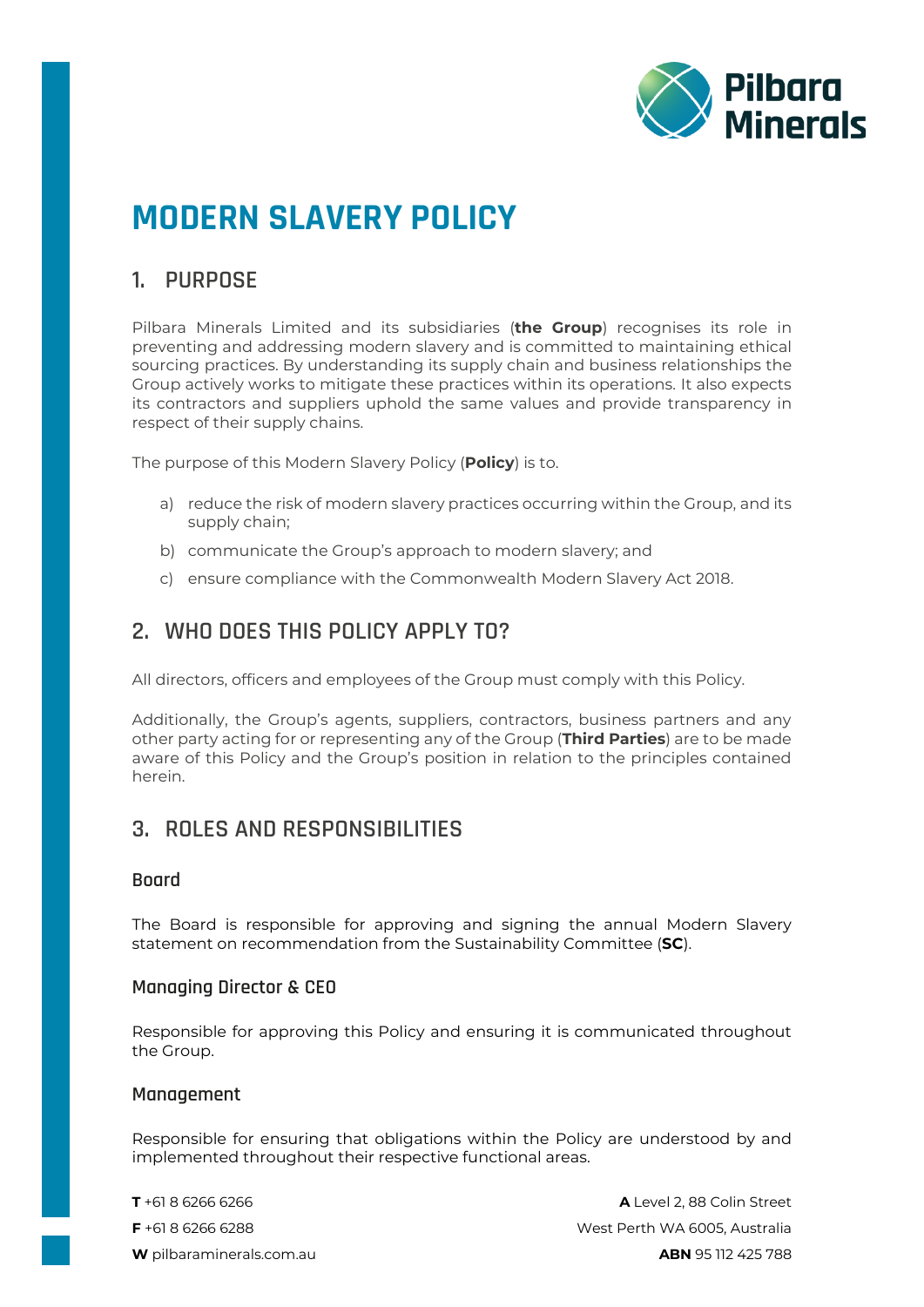

Contract owners are to actively monitor contractors and suppliers on a regular basis to ensure compliance with the Group's standing with respects to modern slavery.

## **Risk and Compliance**

Provide training to members of the Group to generate understanding of modern slavery and the associated obligations as directors, officers, and employees.

Consult with contract owners to monitor contractors and suppliers and their compliance with modern slavery.

The Risk and Compliance function, in consultation with Management, will be responsible for the drafting and submission of the statement for Board approval following recommendation from the Sustainability Committee (**SC**).

## **4. WHAT DO WE MEAN BY MODERN SLAVERY?**

Modern Slavery is a criminal offence and a violation of a person's fundamental human rights. It can be described as the exploitation of another person for personal or commercial gain. Modern Slavery can take various forms including human trafficking, forced or bonded labour, slavery of children or forced marriage.

*(information noted in Section 4.0 has been sourced fro[m www.antislavery.org\)](http://www.antislavery.org/)*

# **5. PROCUREMENT OF GOODS & SERVICES**

The Group's procurement framework (**Framework**) is the guiding mechanism for the engagement of contractors and suppliers for goods and services. The Framework outlines the due diligence applied during the selection process, in particular what constitutes modern slavery.

All contractors and suppliers who are to be engaged by the Group must be assessed for compliance with this Policy and those which are deemed to not comply will be discounted from selection processes.

## **6. MANAGING CONTRACTORS AND SUPPLIERS**

Contractors and suppliers will be reviewed regularly to ensure compliance under this Policy and their continued effort in preventing modern slavery throughout their businesses.

Reviews should be in the form of disclosure statements submitted by the contractor or supplier and updated accordingly.

Where a contractor or supplier does not take appropriate action, the Group will reserve its right to review the contractual agreement.